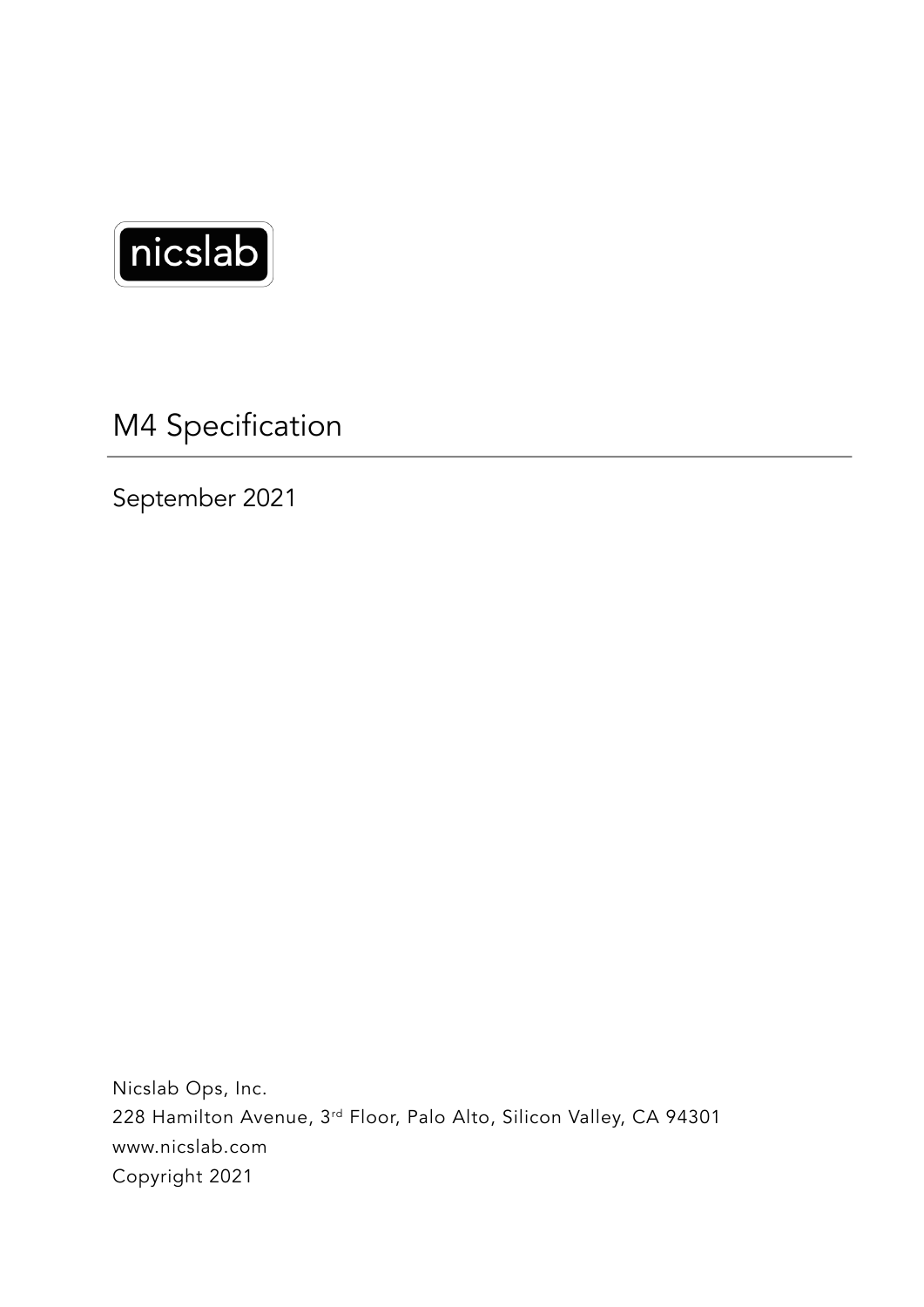

## 1. Multi-connectors Details

Multi-connector for XPOW is designed to have the flexibility and reconfigurability of the main system. There are several versions of multiconnector. Please check your multi-connector version.

M4 multi-connector consist of several different types of connectors including FFC, D-sub25, and 2.54 mm pin output. It is suitable for applications that required multiple devices with different connections.

## M4

Dimension : 10 (L) x 20 (W) x 1.2 (H) cm



Fig. 1 M4 - Multi-connector configuration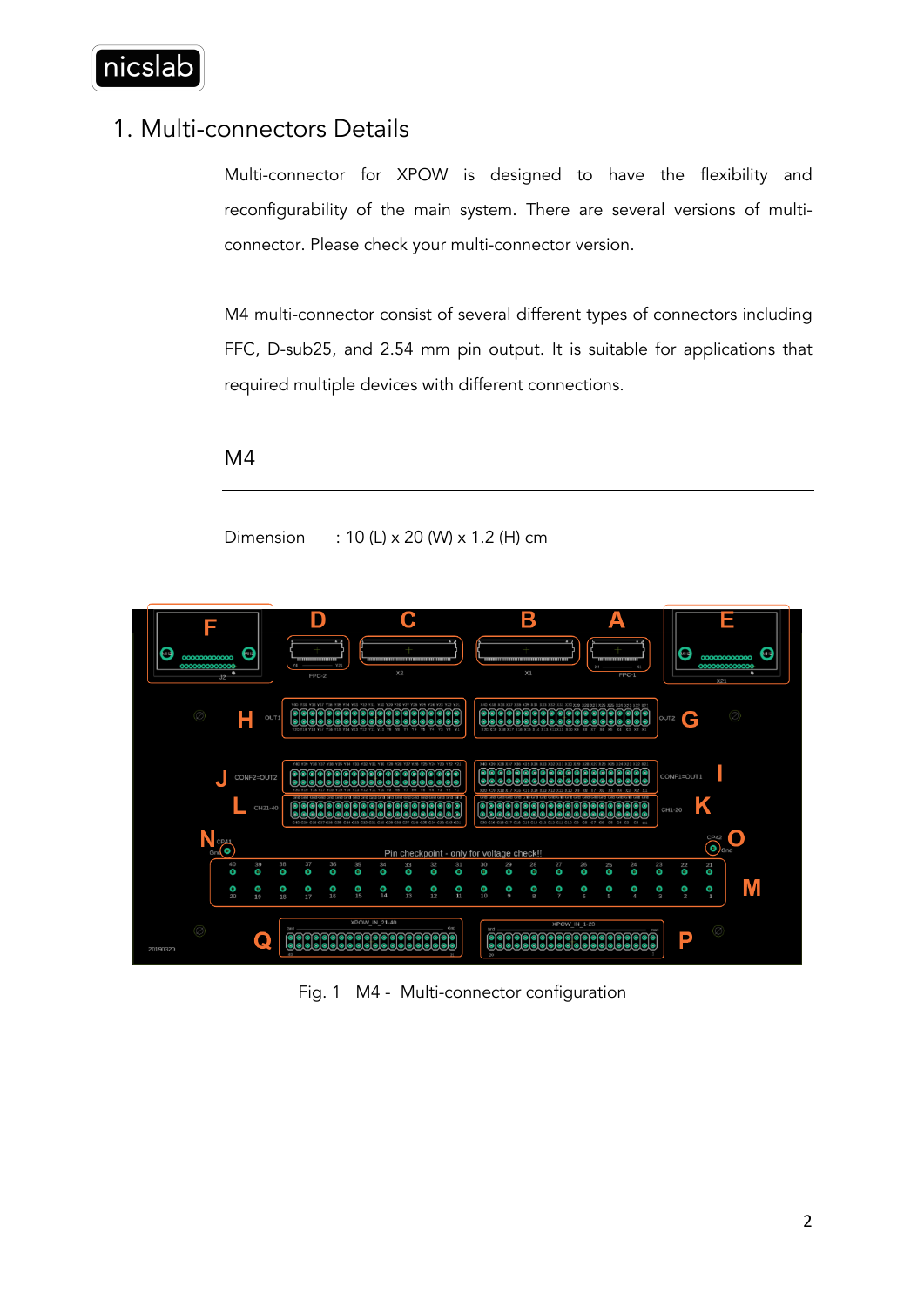| Callout   | <b>Component Description</b>                   |
|-----------|------------------------------------------------|
| A         | FPC-1 24 pin (X1-X4, X21-X40)                  |
| B         | X-1 50 pin (X21-X40, X1-X20)                   |
| C         | X-2 50 pin (Y21-Y40, Y1-Y20)                   |
| D         | FPC-2 24 pin (Y1-Y4, Y35-Y40, Y34-Y21)         |
| E.        | Micro-D Connector (MH1, MH2, X1-X5, X21-X40)   |
| F         | Micro-D Connector (MH1, MH2, Y1-Y5, Y21-Y40)   |
| G         | 2x20-1 pin header 2.54 mm (X1 - X40)           |
| H         | 2x20-2 pin header 2.54 mm (Y1 - Y40)           |
| I         | CONF 2x20-1 pin header 2.54 mm (X1 - X40)      |
| J         | CONF 2x20-2 pin header 2.54 mm (Y1 - Y40)      |
| K         | 2x20-5 pin header 2.54 mm ((C1 – C20) + GND)   |
| L         | 2x20-5 pin header 2.54 mm ((C21 - C40) + GND)  |
| M         | Channel 1-40 output check point pin (1 - 40)   |
| N         | GND check point 1 pin (41)                     |
| O         | GND check point 2 pin (42)                     |
| ${\sf P}$ | 1 -20 CH in 2x20-7 pin header 2.54 mm (1 - 20) |
| Q         | 21 – 40 CH in pin header 2.54 mm (21 – 40)     |

Table 1: M4 – Multi-connector point information



Fig. 2 M4 - Multi-connector configuration - 2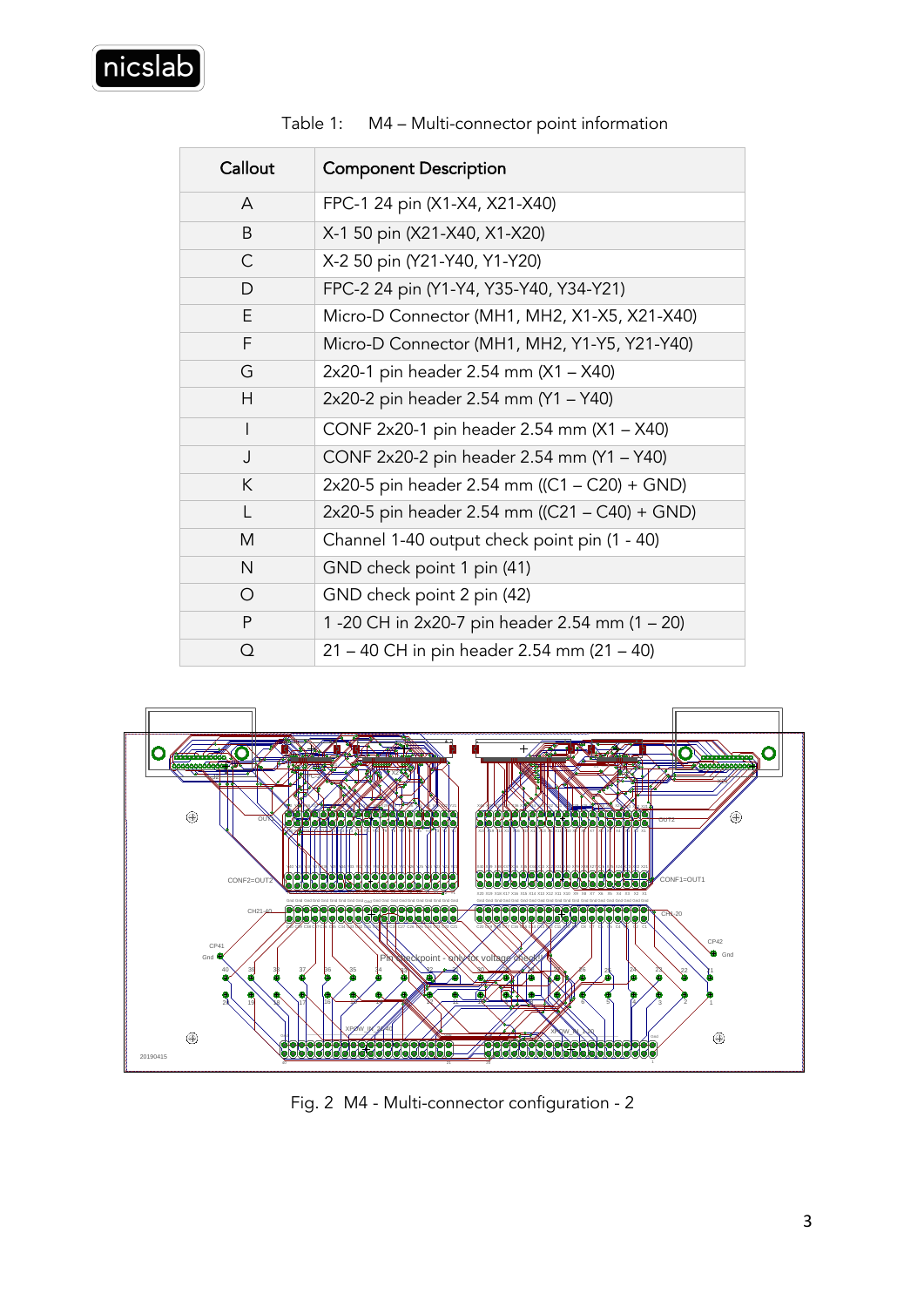



Fig. 3 M4 - Callout A



Fig. 4 M4 - Callout B



Fig. 6 M4 - Callout D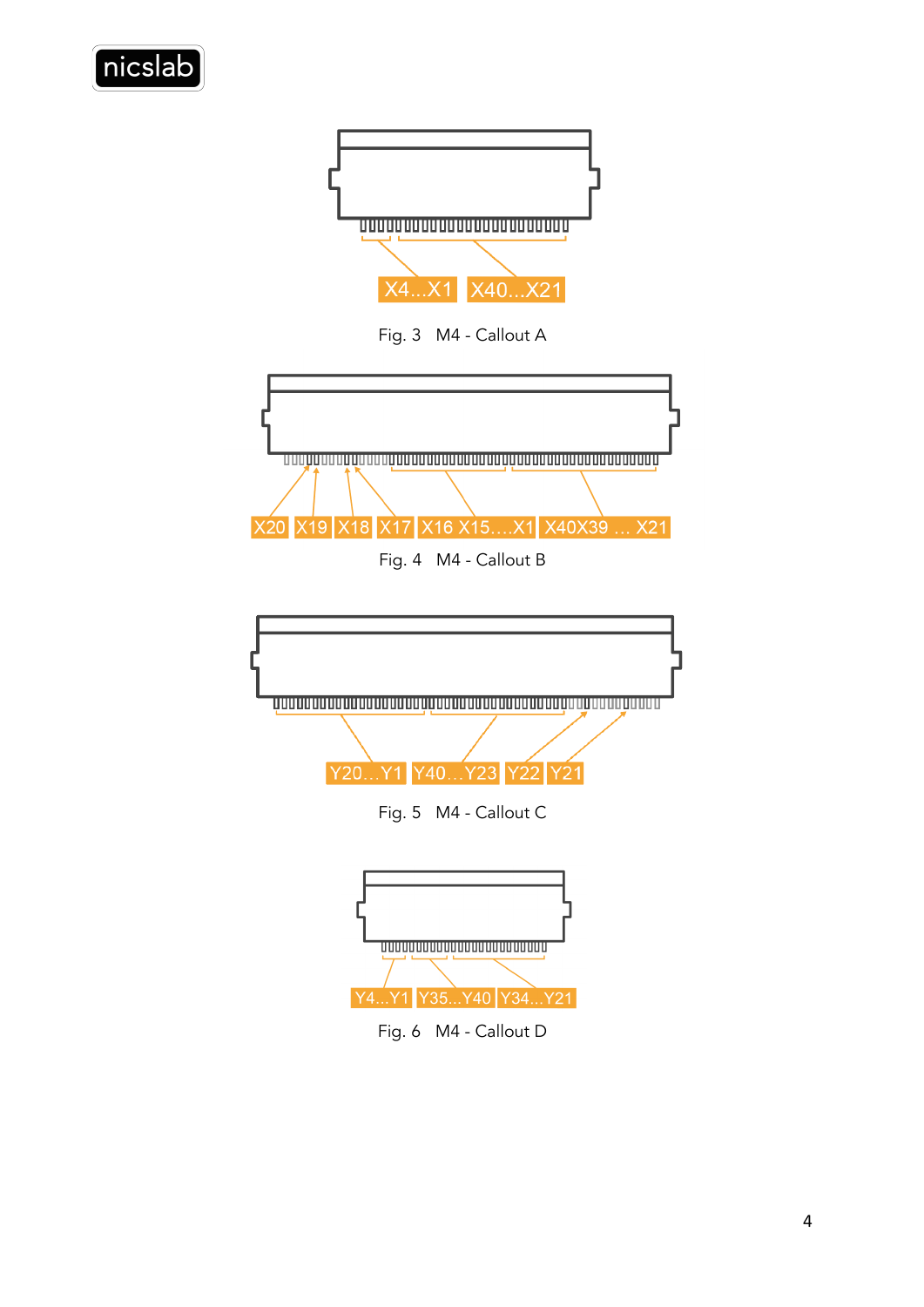

## 2. Company Policy

Warranty – We guarantee to provide accurate descriptions and a high-quality product. Please do not hesitate to contact us at support@nicslab.com if you would like to have more information. If you have any problems with your order, please notify us within 60 days from the date of shipment of any defects. You agree to pay for the return shipping on exchanges and returns and we will reimburse this cost upon verification of a defect with the product. Moreover, a warranty will not apply if the product has been subject to misuse, neglect, accident, modification, or has been soldered or altered in any way.

Return and refund policy – If you are not happy with the product you purchased, for any reason, it is possible to return it for a refund within 5 days of receipt (10 days for an exchange).

Please advise us by email: support@nicslab.com for return authorization.

- Return for refund: within 5 days of receiving your product. (unopened) - Return for replacement: within 10 days of receiving your product. (damaged or defective)

Please note that no return will be accepted without a return authorization. A return must be in its original and clean condition. Returns in a damaged, scratched or burnt condition will not be accepted. The product must be returned in its original packaging with its receipt and a small note for the reason for the return. This will help us to serve you better and improve our products. Reimbursement only applies upon the confirmation of the abovementioned conditions.

All items will be reimbursed within 3 days of receiving the product (shipping fee excluded). You will need to pay for shipping (if you would like to have a refund instead of a replacement). We will be responsible for refund shipping fees if the return is a result of a shipping error from our side.